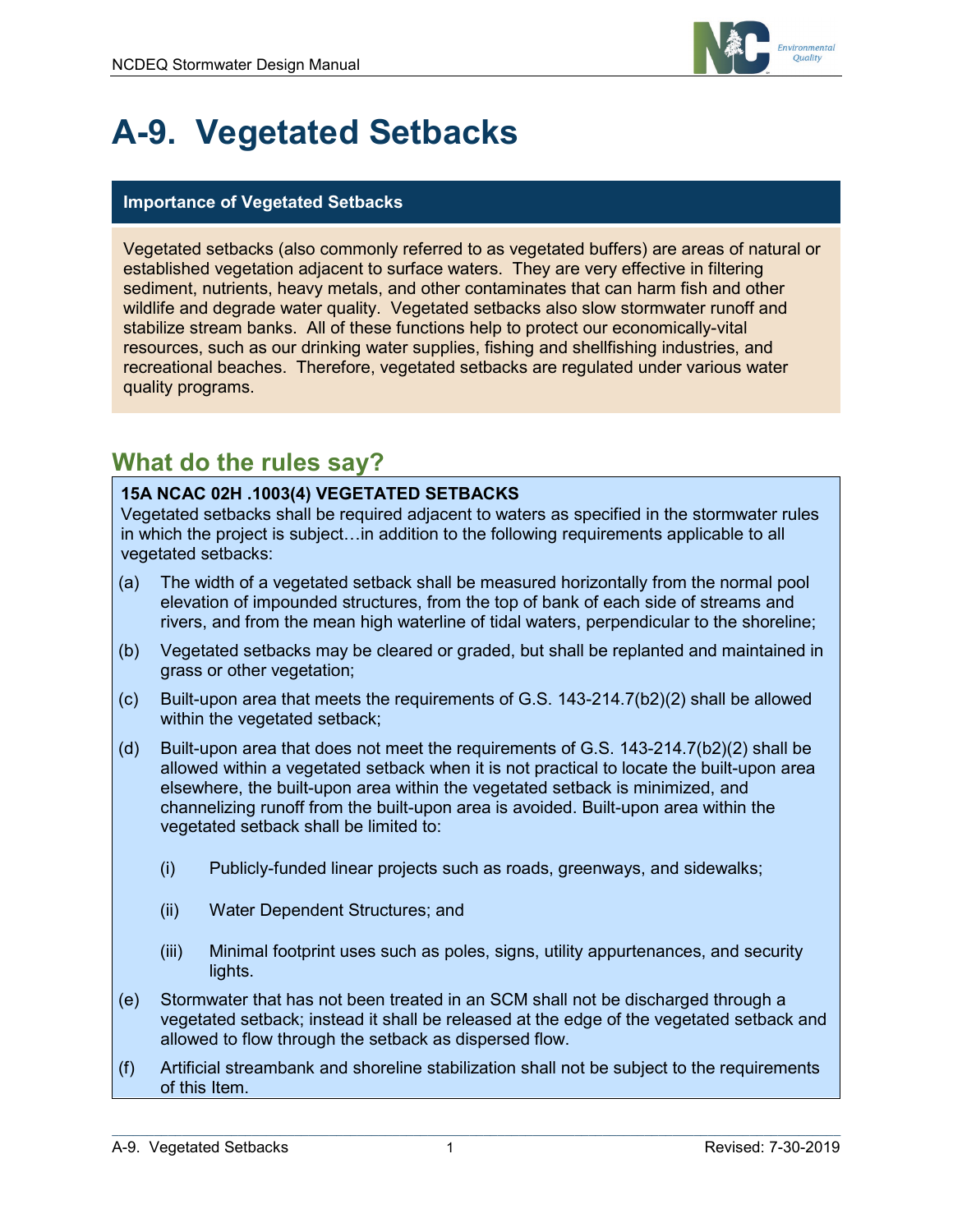

## **Developing in a Vegetated Setback**

Session Law 2018-145 was adopted on December 27, 2018 and made the following changes to N.C.G.S. 143-214.7(b2)(2), which describes the requirements for development in a vegetated setback.

*"Development may occur within the area that would otherwise be required to be placed within a vegetative buffer required by the Commission pursuant to G.S. 143-214.1 and G.S. 143-214.7 to protect classified shellfish waters, outstanding resource waters, and high-quality waters provided the stormwater runoff from the entire impervious area of the development is collected and treated from the entire impervious area collected, treated, and discharged so that it passes through a segment of the vegetative buffer and is managed so that it otherwise complies with all applicable State and federal stormwater management requirements."*

Some of the terminology in the General Statute differs from what's used in the Stormwater Management regulations. The following is how the NCDEQ Stormwater Program interprets certain terms:

The term "**vegetated buffers**" is interpreted to have the same meaning as "**vegetated setbacks**."

15A NCAC 02H .1002 defines a vegetated setback as "*an area of natural or established vegetation adjacent to surface waters, through which stormwater runoff flows in a diffuse manner to protect surface waters from degradation due to development activities."*

The term "**treated**" is interpreted to mean that projects must meet the definition of "**runoff treatment**."

As defined in 15A NCAC 02H .1002, to meet runoff treatment on a project *"…the volume of stormwater runoff generated from all of the built-upon area of a project at build-out during a storm of the required storm depth is treated in one or more primary SCMs or a combination of Primary and Secondary SCMs that provides equal or better treatment."*

The term "**impervious area**" is interpreted to have the same meaning as "**built-upon area**."

N.C.G.S. 143-214.7 defines built-upon area as *"impervious surface and partially impervious surface to the extent that the partially impervious surface does not allow water to infiltrate through the surface and into the subsoil."*